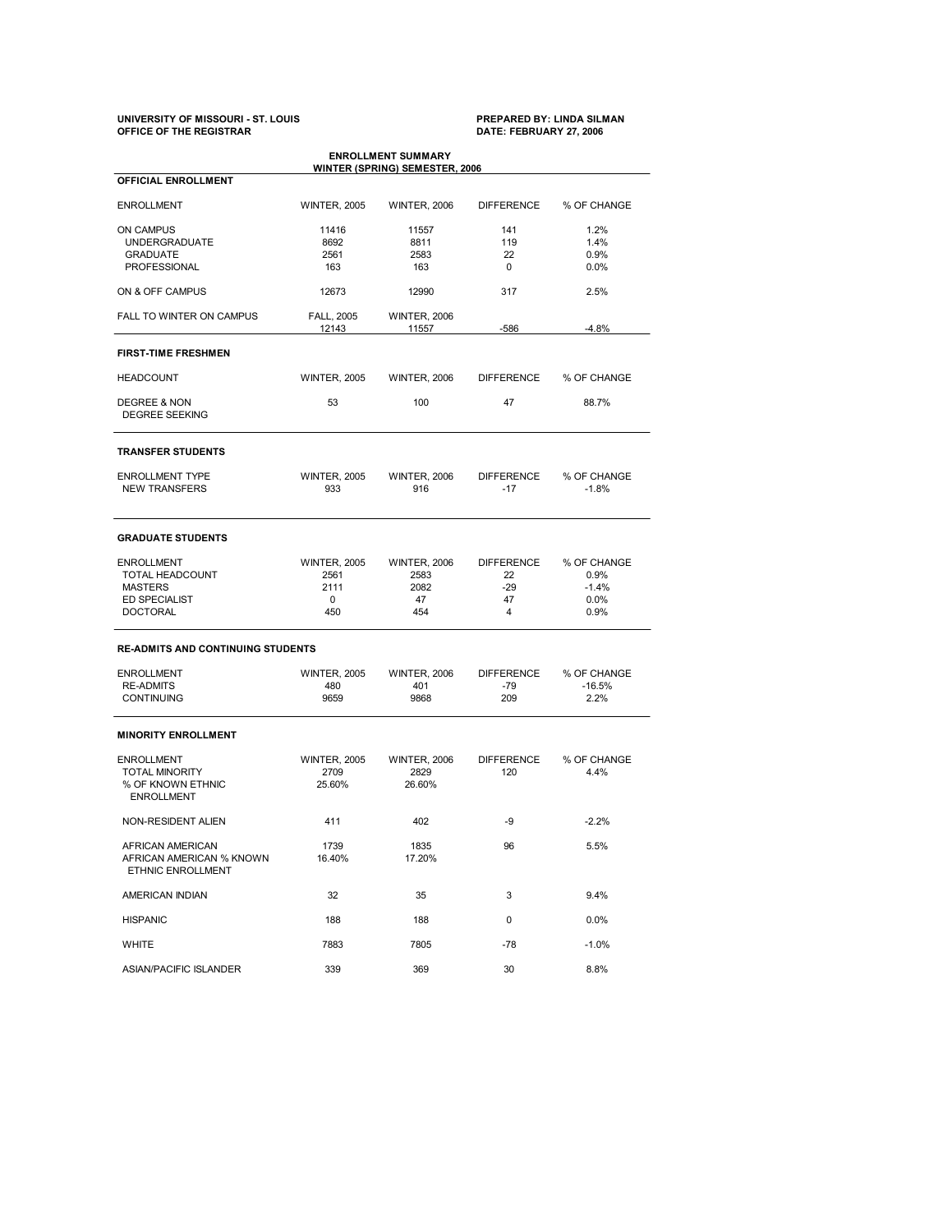# **ENROLLMENT SUMMARY continued**

### **GENDER ENROLLMENT**

| <b>WOMEN</b>                                  | <b>WINTER, 2005</b> | <b>WINTER, 2006</b> | <b>DIFFERENCE</b> | % OF CHANGE |
|-----------------------------------------------|---------------------|---------------------|-------------------|-------------|
| <b>UNDERGRADUATE</b>                          | 5108                | 5154                | 46                | 0.9%        |
| <b>GRADUATE</b>                               | 1634                | 1624                | $-10$             | $-0.6%$     |
| <b>PROFESSIONAL</b>                           | 99                  | 95                  | $-4$              | $-4.0%$     |
| <b>TOTAL</b>                                  | 6841                | 6873                | 32                | 0.5%        |
| <b>MEN</b>                                    | <b>WINTER, 2005</b> | <b>WINTER, 2006</b> | <b>DIFFERENCE</b> | % OF CHANGE |
| <b>UNDERGRADUATE</b>                          | 3584                | 3657                | 73                | 2.0%        |
| <b>GRADUATE</b>                               | 927                 | 959                 | 32                | 3.5%        |
| <b>PROFESSIONAL</b>                           | 64                  | 68                  | 4                 | 6.3%        |
| <b>TOTAL</b>                                  | 4575                | 4684                | 109               | 2.4%        |
| PERCENT OF TOTAL ENROLLMENT                   | <b>WINTER, 2005</b> | <b>WINTER, 2006</b> | <b>DIFFERENCE</b> | % OF CHANGE |
| <b>WOMEN</b>                                  | 60%                 | 60%                 | $0\%$             | $0.0\%$     |
| <b>MEN</b>                                    | 40%                 | 40%                 | $0\%$             | $0.0\%$     |
| <b>CREDIT HOURS AND FULL-TIME EQUIVALENCY</b> |                     |                     |                   |             |
| <b>CREDIT HOURS</b>                           | <b>WINTER, 2005</b> | <b>WINTER, 2006</b> | <b>DIFFERENCE</b> | % OF CHANGE |
| <b>ON CAMPUS</b>                              | 104299              | 106136              | 1837              | 1.8%        |
| <b>RESIDENCE CENTERS</b>                      | 1236                | 1136                | $-100$            | $-8.1%$     |
| <b>VIDEO CREDIT</b>                           | 2523                | 2195                | $-328$            | $-13.0%$    |

| ON CAMPUS TOTAL              | 108058              | 109467              | 1409              | 1.3%        |  |
|------------------------------|---------------------|---------------------|-------------------|-------------|--|
|                              |                     |                     |                   |             |  |
| <b>FULL-TIME EQUIVALENCY</b> | <b>WINTER, 2005</b> | <b>WINTER, 2006</b> | <b>DIFFERENCE</b> | % OF CHANGE |  |
| <b>ON CAMPUS</b>             | 7539.1              | 7677.4              | 138.3             | 1.8%        |  |
| <b>FULL-TIME STATUS</b>      | <b>WINTER, 2005</b> | <b>WINTER, 2006</b> | <b>DIFFERENCE</b> | % OF CHANGE |  |
| <b>WOMEN</b>                 | 3531                | 3270                | $-261$            | $-7.4%$     |  |
| <b>MEN</b>                   | 2364                | 2323                | -41               | $-1.7%$     |  |
| <b>PART-TIME STATUS</b>      | <b>WINTER, 2005</b> | <b>WINTER, 2006</b> | <b>DIFFERENCE</b> | % OF CHANGE |  |
| <b>WOMEN</b>                 | 3310                | 3603                | 293               | 8.9%        |  |
| <b>MEN</b>                   | 2211                | 2361                | 150               | 6.8%        |  |